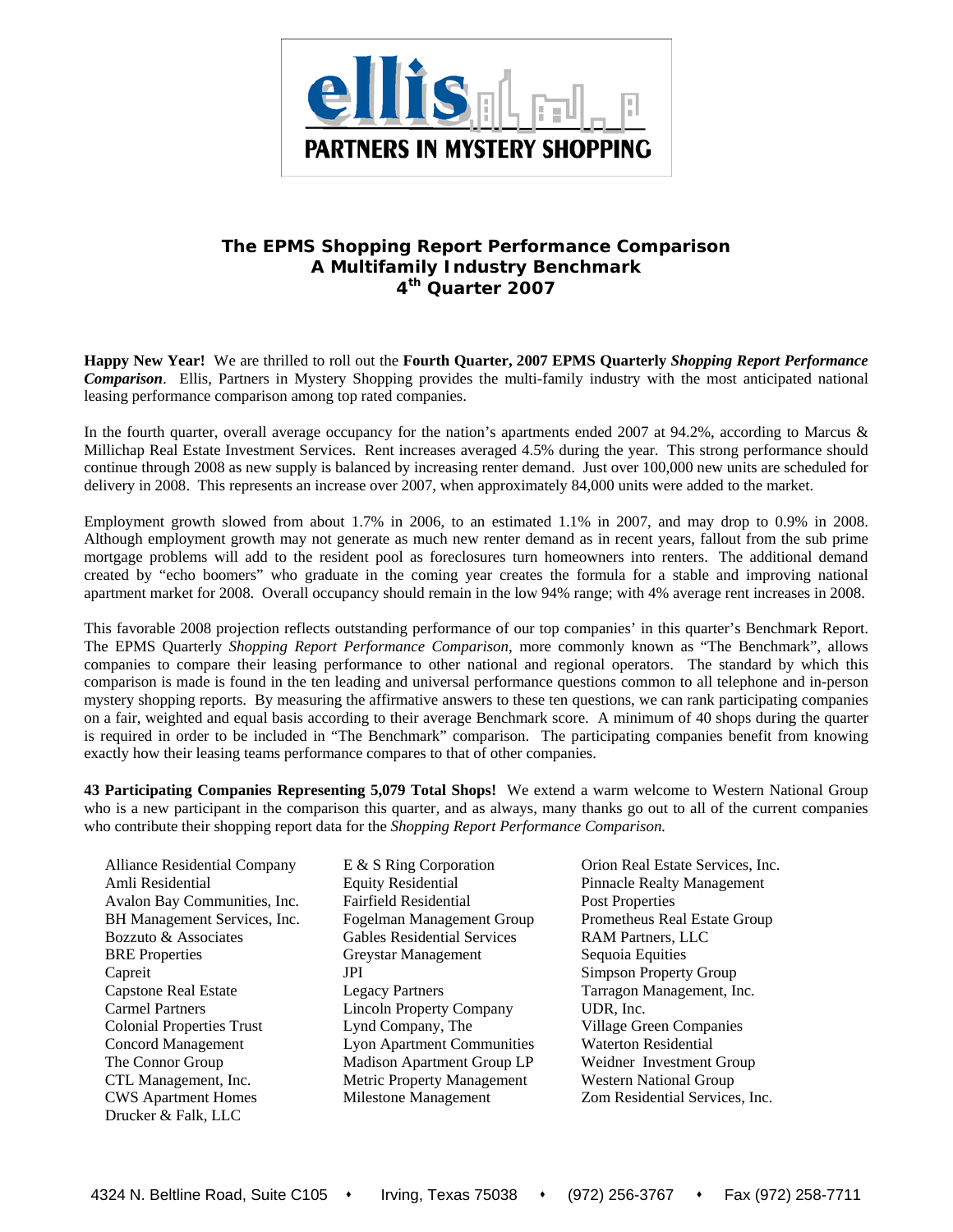**What a finish to a terrific year of record breaking scores!** This quarter's participating companies achieved a praise worthy average Benchmark score of 87.7% which is the second highest score in the history of the Benchmark. Only in the fourth quarter of 2003 did the combined group of participants fair better. The top five finishers in this quarter's contest had an astounding average score of 95.3% which brings new meaning to the word *excellence*! Three of these top five companies increased their average scores by more than 3%. Given the challenges that many companies face during the fourth quarter with sometimes reduced traffic trends and holiday staffing schedules, the overall performance of the entire group is certainly noteworthy.

| Fourth Quarter                   | Overall Fourth  | Company Score - Average Ranges | <b>Total Shops</b> |       |  |
|----------------------------------|-----------------|--------------------------------|--------------------|-------|--|
|                                  | Quarter Average | High                           | Low                |       |  |
| $4th$ Quarter, 2007              | 87.7%           | 96.9%                          | 72.1%              | 5,075 |  |
| $4th$ Quarter, 2006              | 86.2%           | 95.7%                          | 74.3%              | 4,441 |  |
| $4th$ Quarter, 2005              | 83.3%           | 93.9%                          | 69.8%              | 3,796 |  |
| $4th$ Quarter, 2004              | 86.2%           | 93.9%                          | 66.7%              | 5,448 |  |
| $4th$ Quarter, 2003              | 88.1%           | 94.4%                          | 76.3%              | 5,131 |  |
| $4th$ Quarter, 2002              | 85.0%           | 90.8%                          | 75.2%              | 2,145 |  |
| $4^{\text{th}}$<br>Quarter, 2001 | 82.7%           | 88.9%                          | 64.7%              | 1.917 |  |
| $4^{\text{th}}$<br>Quarter, 2000 | 80.6%           | 89.2%                          | 60.0%              | 1,261 |  |

**The Benchmark Scores Keep Climbing as 2007 Tops The History Charts!** The average quarterly shopping report scores were better in 2007 than any other year in Benchmark history. The 2007 average performance was 86.62%. This number represents a notable gain over the previous 2006 average performance of 85.13%.



**Fairfield Residential Receives The Top Honor –** Highest Benchmark Average Ever! Dallas based Fairfield Residential achieved the first position in style by accomplishing a record breaking average of 96.91%. Coming in **First** this quarter with an average shopping score of 96.91%, this talented group of Fairfield leasing professionals has set a new standard of achievement for the quarterly performance comparison. **William Hammond**, President of Fairfield Property Management, had this to say about Fairfield's first place finish:

*"The power and success of any truly great company comes from its people. Their dedication and commitment to excellence makes a difference! I am very proud of all those involved in making Fairfield the best it can be and congratulate each on this significant achievement."* 

Adding to this sentiment is **Sue Garcia**, Vice President of Training and Marketing, "*We're excited to be recognized among all of these outstanding companies. We're always working toward excellence, so to place first really makes our performance tangible. This score is a true reflection of the dedication of our on-site teams and it's a terrific report card of our training efforts."*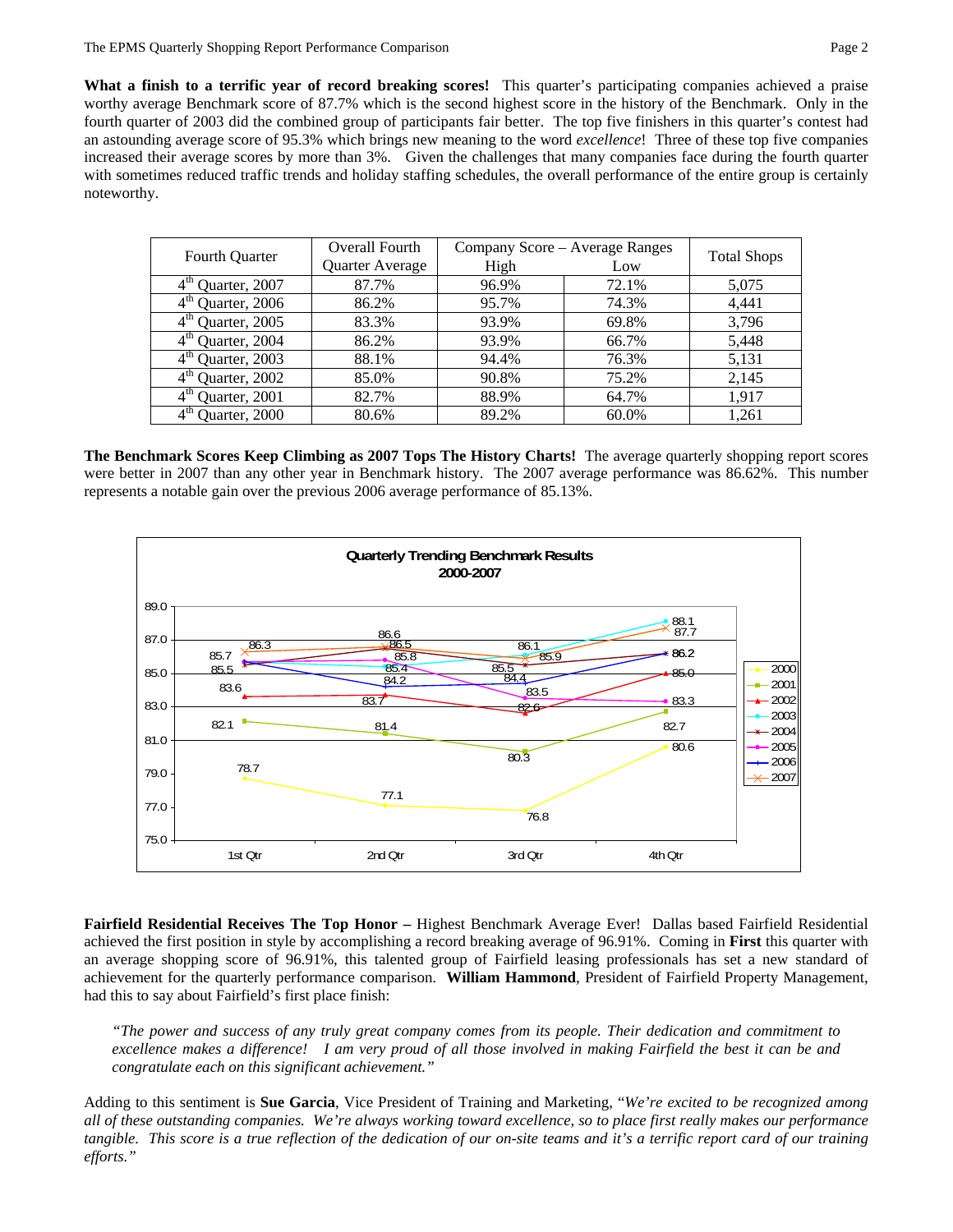Taking the **Second Place** position for the Fourth Quarter 2007 is **Carmel Partners** with an average score of **95.97%**. This average score represents Carmel's best score since they began participating in the comparison.*"We're so excited to be recognized for our leasing performance excellence. We're proud of what we've been able to accomplish as a company,"* said **Kate Grasso**, Director of Training and Development.

In **Third Place** for this round is **Gables Residential** with an average score of **95.43%**. **Jana Muma**, Vice President, Learning and Development, expressed her sincere appreciation for her teams' strong performance throughout the past year. *"All of our associates deserve to be congratulated for keeping their focus in the right place. Consistent strong performance is really key."* 

The **Fourth Place** position is filled by **Lincoln Property Company** with an average score of **94.91%**. *"We are elated at the scores! What a tremendous achievement for everyone involved. Knowing that our scores are constantly improving means that we are reinforcing the right behaviors at the site level,"* said **Jennifer Staciokas**, Vice President, Marketing and Training.

Rounding out the **Top Five** is **Tarragon Management, Inc.** with an average score of **94.75%**. **Wendy Muse**, Vice President of Education, had this to say, "What gets measured gets done! We moved our expectations up and our *performance followed. We always excel when we do "one on one" training and during the fourth quarter, we were really able to focus our attention on the details."* She added, "*It's always about improving leasing efforts and increasing occupancy and the shopping report is the best way we have found to confirm what our customers are experiencing when they visit our properties."*

**TRAINING TRENDS: "One on One Training" -** This quarter's Benchmark letter focus addresses "one on one" training, and/or mentoring programs that are offered by several of the participating companies. This more intimate format is designed to build camaraderie among participants, allowing them to share wisdom and to keep the training momentum moving forward. Most industry educators utilize some form of one on one teaching or small group sessions along their road to success. The personal training approach takes many forms. For some organizations, it includes an experienced and trained on-site leader who teaches and guides new employees. For other companies, it might also include an on-site "hands on" approach using specialized training personnel. Some companies also include a small group approach where training takes place in the actual leasing setting. The common thread among the various approaches is that much of this type of training takes place right on-site at the community where all of the day to day action occurs. Most of those interviewed confirmed the importance of this training format and attributed much of their success to this one on one coaching and mentoring.

**Sue Garcia of Fairfield Residential** explained her company's dedication to increasing the more personal approach to training in 2007. "By incorporating some online classes into our training program, we were able to double our one on one training experiences on-site. Our training program uses a blended approach but relies on two key components - the 'Buddi' program which is our mentor experience and then one on one training with the regional trainers. The personal attention starts the minute an associate is hired." Fairfield's system for one on one training is based on the employee's skill set and the property's performance. In addition, the shopping report is directly used to influence behavior." Sue added, "We use the report as a cue card when we follow-up with an employee. If it's a good score, we still take the time to review it in person because it further fosters good behavior." **Craig Meyer, Fairfield's Director of Training** added, "The feedback from the on-site personnel about the one on one training is terrific. Each associate appreciates the additional attention and understands that we are dedicated to helping make each of them achieve success."

**Carmel Partners** also utilizes multiple personalized training opportunities for their on-site teams. A key component is the Cornerstone Program which gives new employees three full days of one on one time with an experienced top performer who has been through a "Train the Trainer" workshop. **Jennifer Staciokas of Lincoln Property Company** discussed the importance of the "lead by example" philosophy. "We have Certified Training Associates that work on-site and act as mentors for our new hires. In addition to the initial training that takes place, our CTAs conduct progress checks at 30-60-90 days in order to reinforce what the individual has learned and redirect if necessary."

"From the day a new hire joins the team, we focus on their individual performance. Throughout an employee's tenure we offer coaching sessions during which we use the shopping report as a training tool," said **Jana Muma of Gables Residential** whose leasing associates have continued to excel in the shopping report comparison.

Regardless of the format, the success of any training program relies greatly on the quality and dedication of the actual trainers and educators. The interviews with these top performing company leaders offers just a glimpse of the intense focus and enthusiasm that is prevalent among them and their training teams. Side by side education appears to make a significant difference in leasing performance especially when coupled with intense use of the shopping report. All of these resources contribute to each of these companies ongoing success!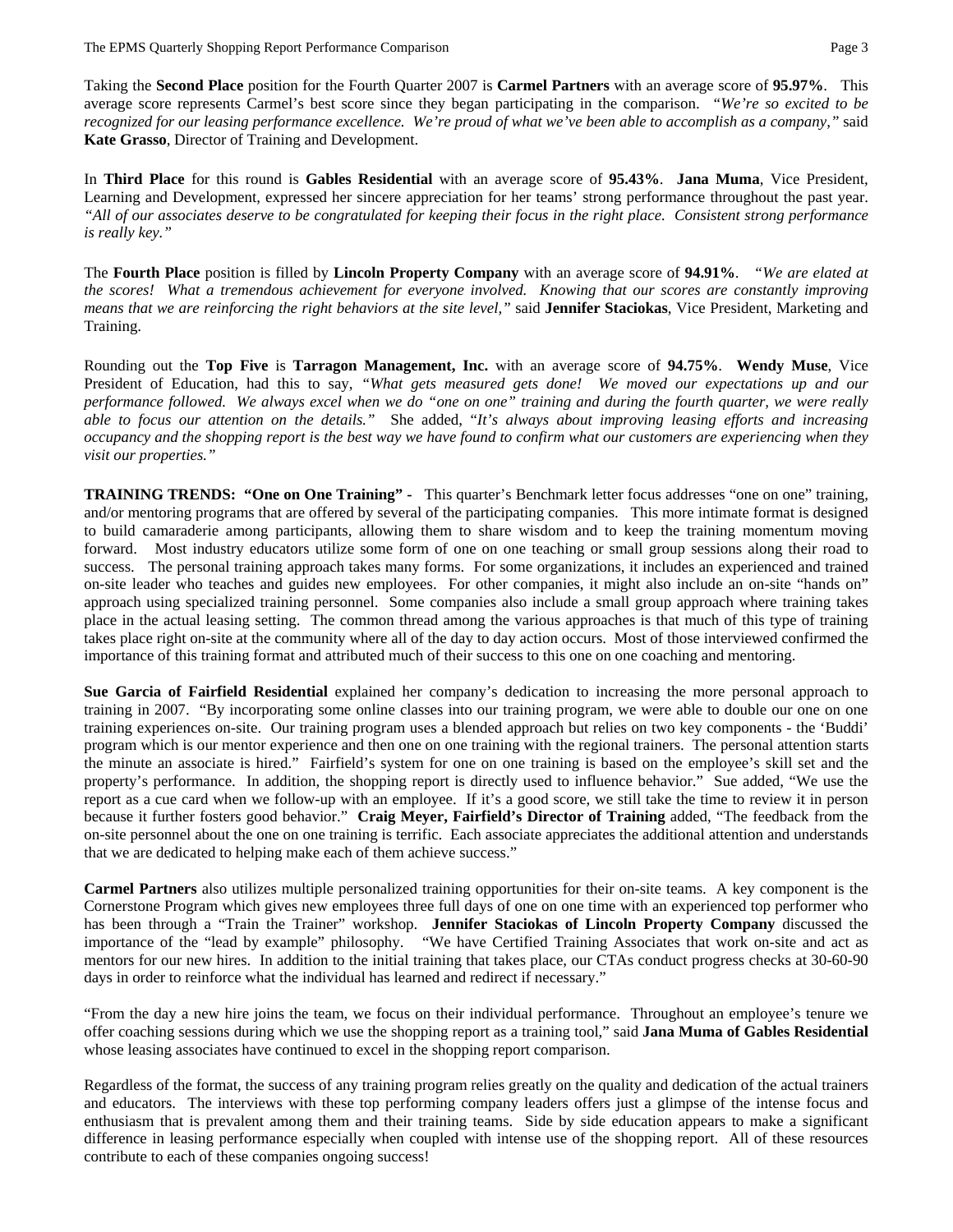In 2008, we will focus on performance accountability and the systems in place for reinforcing good behavior and methods for improving poor performance. Based on initial feedback from some of our Benchmark participants, rewards and redirection are key factors in the quest for sales excellence.

Thank you for your participation in the quarterly survey. We appreciate all of the feedback that you provide to make this report informative and a resource to our fellow industry peers. We hope you will find Ellis, Partners in Mystery Shopping to be not only the finest source for mystery shopping but also a training resource for your organization.

Sincerely,

## *Joanna Ellis*

Joanna Ellis, CAPS President jellis@epmsonline.com

Enclosure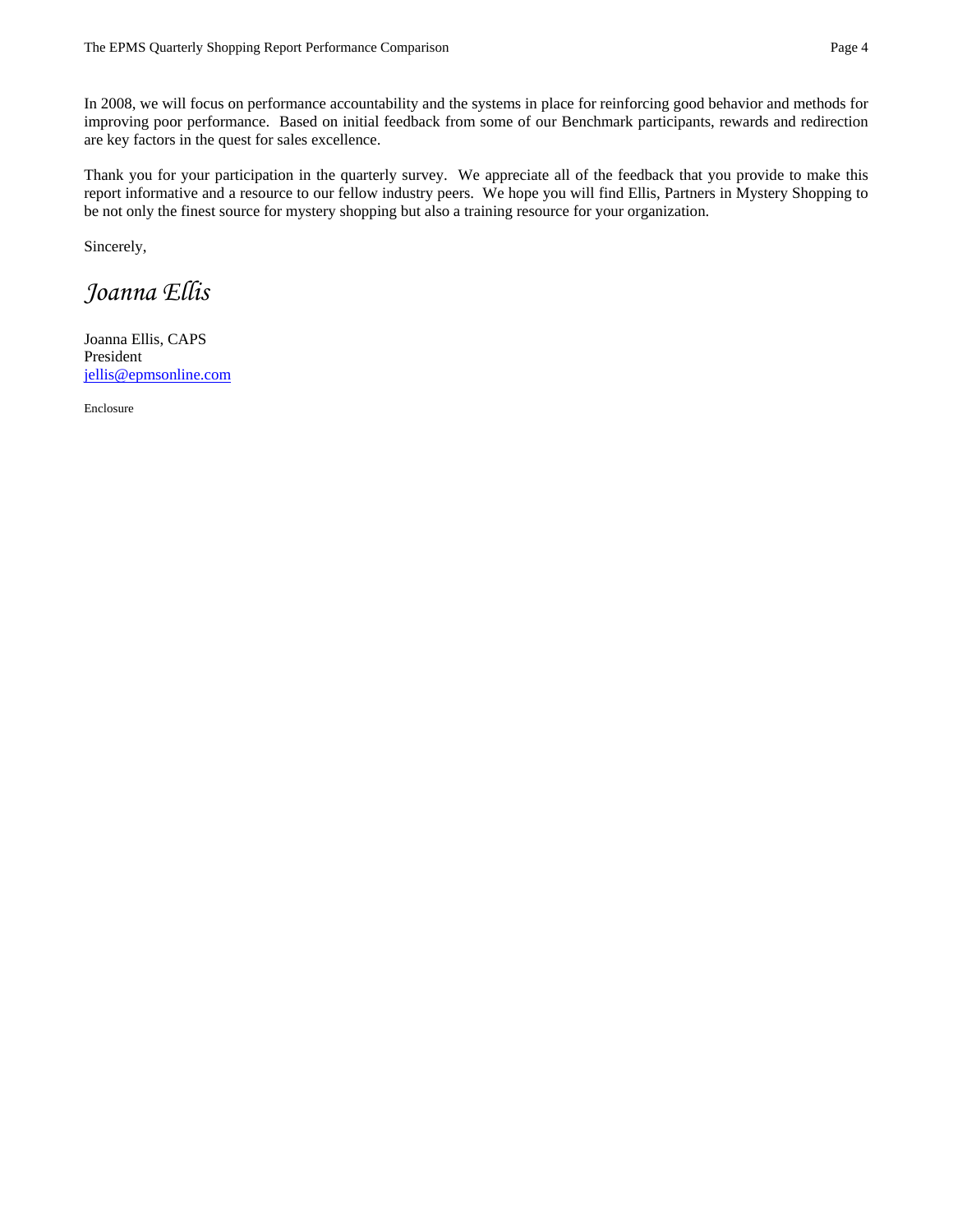

## **SHOPPING REPORT PERFORMANCE COMPARISON**© **FOURTH QUARTER, 2007 MULTIFAMILY INDUSTRY BENCHMARK**

|                                           | <b>TELEPHONE</b>          | <b>ON-SITE</b>      |                                                                      |                          |                  |                   |                                 |                       |                           |                     |                                  |                                     |                                       |
|-------------------------------------------|---------------------------|---------------------|----------------------------------------------------------------------|--------------------------|------------------|-------------------|---------------------------------|-----------------------|---------------------------|---------------------|----------------------------------|-------------------------------------|---------------------------------------|
|                                           | <b>PRESENTATION</b><br>Q1 | Q2                  | <b>PRESENTATION</b><br>Q4<br>Q5<br>Q6<br>Q7<br>Q8<br>Q9<br>Q10<br>Q3 |                          |                  |                   |                                 |                       |                           |                     |                                  |                                     |                                       |
|                                           |                           |                     |                                                                      | Identify                 | Discuss/         |                   |                                 |                       |                           |                     | <b>CLIENT</b>                    |                                     | <b>Participating Companies</b>        |
|                                           | Set<br>Appointment        | Telephone<br>Number | First<br><b>Impression</b>                                           | Specific<br><b>Needs</b> | Show<br>Property | Apt.<br>Condition | Feature/<br><b>Benefit Sell</b> | Overcome<br>Objection | Ask for<br><b>Deposit</b> | Lease from<br>Agent | <b>OVERALL</b><br><b>AVERAGE</b> | <b>Alliance Residential Company</b> | <b>Legacy Partners</b>                |
|                                           |                           |                     |                                                                      |                          |                  |                   |                                 |                       |                           |                     |                                  | Amli Residential                    | <b>Lincoln Property Company</b>       |
| <b>QUESTION OVERALL</b><br><b>AVERAGE</b> | 88.48%                    | 79.01%              | 93.25%                                                               | 89.11%                   | 92.60%           | 95.16%            | 88.05%                          | 94.82%                | 67.81%                    | 87.10%              | 87.66%                           | AvalonBay Communities, Inc.         | Lynd Company, The                     |
| <b>Fairfield Residential</b>              | 90.48%                    | 92.86%              | 100.00%                                                              | 97.62%                   | 97.62%           | 95.24%            | 100.00%                         | 100.00%               | 95.24%                    | 100.00%             | 96.91%                           | BH Management Services, Inc.        | <b>Lyon Apartment Communities</b>     |
| <b>Carmel Partners</b>                    | 95.16%                    | 91.94%              | 97.58%                                                               | 99.19%                   | 100.00%          | 99.19%            | 100.00%                         | 97.58%                | 83.06%                    | 95.97%              | 95.97%                           | <b>Bozzuto &amp; Associates</b>     | <b>Madison Apartment Group LP</b>     |
| <b>Gables Residential</b>                 | 96.51%                    | 88.89%              | 97.46%                                                               | 95.87%                   | 98.41%           | 97.14%            | 96.83%                          | 97.46%                | 90.48%                    | 95.24%              | 95.43%                           | <b>BRE Properties</b>               | <b>Metric Property Management</b>     |
| <b>Lincoln Property</b><br>Company        | 96.19%                    | 89.01%              | 97.98%                                                               | 96.64%                   | 92.60%           | 97.31%            | 99.55%                          | 98.43%                | 90.36%                    | 91.03%              | 94.91%                           | Capreit                             | <b>Milestone Management</b>           |
| Tarragon Management,<br>Inc.              | 100.00%                   | 97.50%              | 95.00%                                                               | 95.00%                   | 100.00%          | 97.50%            | 90.00%                          | 92.50%                | 90.00%                    | 90.00%              | 94.75%                           | <b>Capstone Real Estate</b>         | Orion Real Estate Services, Inc.      |
| <b>CLIENT 6</b>                           | 96.22%                    | 87.03%              | 98.38%                                                               | 96.76%                   | 98.38%           | 97.30%            | 98.92%                          | 97.30%                | 76.22%                    | 94.59%              | 94.11%                           | <b>Carmel Partners</b>              | <b>Pinnacle Realty Management</b>     |
| <b>CLIENT 7</b>                           | 90.27%                    | 87.61%              | 95.58%                                                               | 92.04%                   | 98.23%           | 97.35%            | 92.04%                          | 95.58%                | 78.76%                    | 92.04%              | 91.95%                           | <b>Colonial Properties Trust</b>    | <b>Post Properties</b>                |
| <b>CLIENT 8</b>                           | 93.75%                    | 73.75%              | 95.63%                                                               | 92.50%                   | 98.13%           | 98.75%            | 95.00%                          | 98.75%                | 76.25%                    | 95.00%              | 91.75%                           | <b>Concord Management</b>           | <b>Prometheus Real Estate Group</b>   |
| <b>CLIENT 9</b>                           | 97.87%                    | 98.94%              | 90.43%                                                               | 92.55%                   | 92.55%           | 94.68%            | 93.62%                          | 92.55%                | 75.53%                    | 86.17%              | 91.49%                           | <b>The Connor Group</b>             | <b>RAM Partners, LLC</b>              |
| <b>CLIENT 10</b>                          | 92.94%                    | 84.66%              | 94.79%                                                               | 88.04%                   | 98.47%           | 95.09%            | 90.80%                          | 96.32%                | 80.06%                    | 91.72%              | 91.29%                           | CTL Management, Inc.                | <b>Sequoia Equities</b>               |
| <b>CLIENT 11</b>                          | 95.45%                    | 84.09%              | 97.73%                                                               | 95.45%                   | 97.73%           | 95.45%            | 93.18%                          | 95.45%                | 68.18%                    | 88.64%              | 91.14%                           | <b>CWS Apartment Homes</b>          | <b>Simpson Property Group</b>         |
| <b>CLIENT 12</b>                          | 95.60%                    | 84.62%              | 91.21%                                                               | 85.71%                   | 98.90%           | 96.70%            | 94.51%                          | 94.51%                | 75.82%                    | 91.21%              | 90.88%                           | Drucker & Falk, LLC                 | Tarragon Management, Inc.             |
| <b>CLIENT 13</b>                          | 95.77%                    | 84.51%              | 94.37%                                                               | 87.32%                   | 94.37%           | 100.00%           | 98.59%                          | 97.18%                | 67.61%                    | 88.73%              | 90.85%                           | E & S Ring Corporation              | UDR, Inc.                             |
| <b>CLIENT 14</b>                          | 96.18%                    | 80.89%              | 95.54%                                                               | 94.90%                   | 94.27%           | 95.54%            | 93.63%                          | 92.99%                | 73.25%                    | 89.81%              | 90.70%                           | <b>Equity Residential</b>           | <b>Village Green Companies</b>        |
| <b>CLIENT 15</b>                          | 100.00%                   | 76.47%              | 100.00%                                                              | 100.00%                  | 97.06%           | 91.18%            | 94.12%                          | 88.24%                | 67.65%                    | 82.35%              | 89.71%                           | <b>Fairfield Residential</b>        | <b>Waterton Residential</b>           |
| <b>CLIENT 16</b>                          | 87.88%                    | 71.97%              | 90.15%                                                               | 93.18%                   | 96.97%           | 96.97%            | 96.97%                          | 95.45%                | 78.03%                    | 87.88%              | 89.55%                           | <b>Fogelman Management Group</b>    | <b>Weidner Investment Services</b>    |
| <b>CLIENT 17</b>                          | 90.91%                    | 75.00%              | 97.73%                                                               | 84.09%                   | 100.00%          | 97.73%            | 93.18%                          | 97.73%                | 75.00%                    | 79.55%              | 89.09%                           | <b>Gables Residential Services</b>  | <b>Western National Group</b>         |
| <b>CLIENT 18</b>                          | 91.89%                    | 83.78%              | 95.95%                                                               | 86.49%                   | 93.24%           | 95.95%            | 83.78%                          | 97.30%                | 71.62%                    | 87.84%              | 88.78%                           | <b>Greystar Management</b>          | <b>ZOM Residential</b>                |
| <b>CLIENT 19</b>                          | 94.52%                    | 83.56%              | 91.78%                                                               | 94.52%                   | 89.04%           | 90.41%            | 91.78%                          | 93.16%                | 71.23%                    | 86.30%              | 88.63%                           | JPI                                 |                                       |
| <b>CLIENT 20</b>                          | 90.57%                    | 71.70%              | 98.11%                                                               | 86.79%                   | 98.11%           | 100.00%           | 94.34%                          | 84.91%                | 69.81%                    | 88.68%              | 88.30%                           |                                     | * Representing 5,079 shopping reports |
| CLIENT <sub>21</sub>                      | 61.29%                    | 91.94%              | 98.39%                                                               | 90.32%                   | 95.16%           | 98.39%            | 95.16%                          | 95.16%                | 64.52%                    | 88.71%              | 87.90%                           |                                     |                                       |
| <b>CLIENT 22</b>                          | 81.01%                    | 73.42%              | 92.41%                                                               | 89.87%                   | 97.47%           | 92.41%            | 96.20%                          | 93.67%                | 70.89%                    | 91.14%              | 87.85%                           |                                     |                                       |

**Fairfield Residential Services**

**William Hammond - President**

**Benchmark 1st Place Company** *"The power and success of any truly great company comes from its people. Their dedication and commitment to excellence makes a difference! I am very proud of all those involved in making Fairfield the best it can be and congratulate each on this significant achievement."*